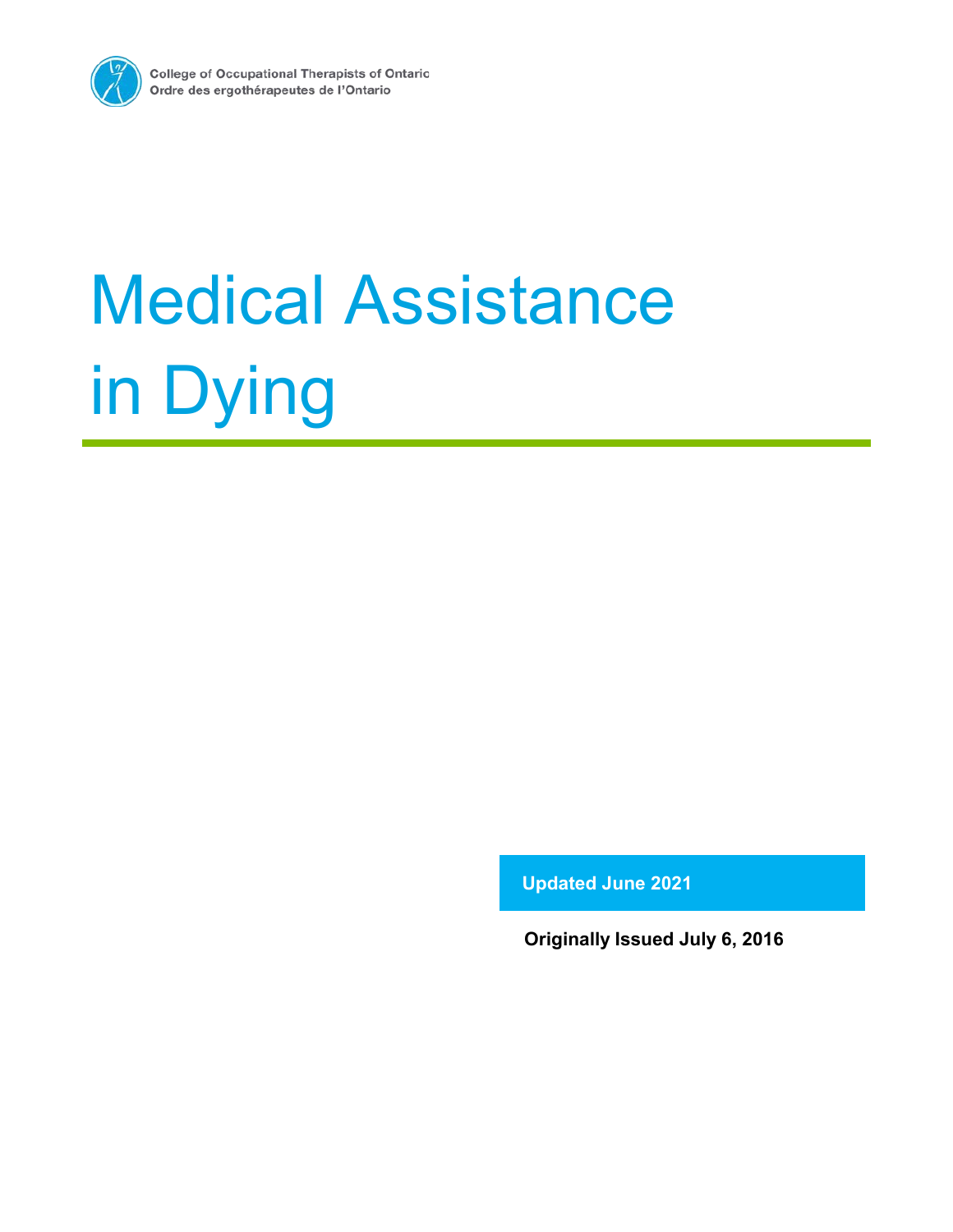On June 17, 2016, the federal government enacted amendments to the *Criminal Code of Canada* (the "Criminal Code") to permit physicians and nurse practitioners to provide medical assistance in dying (sometimes referred to as MAiD) and to allow other healthcare providers to aid clients in this process, provided they follow the rules of the legislation, applicable provincial requirements, and professional standards.

This document intends to provide guidance on professional expectations and ethical obligations for occupational therapists (OTs) related to medical assistance in dying. It also provides direction for OTs who conscientiously object to aiding in the provision of this process with a client.

The federal and provincial government continue to monitor cases of medical assistance in dying. The federal government is obligated to review complex issues, such as requests by mature minors, advanced requests (to support those who may want to make their request now in fear of losing capacity to make such a decision later), and requests where mental illness is the sole underlying medical condition. To address some of these issues, in March 2021, the federal government passed Bill C-7, An Act to amend the Criminal Code (medical assistance in dying) and increased access to this process. This document reflects those changes. If discrepancies arise between these documents and the legislation, the legislation prevails.

# Overview of the Legislation

At an individual's request, physicians and nurse practitioners are permitted to provide that individual with assistance in one of two ways:

- 1. Directly administer a substance that causes an individual's death; or,
- 2. Provide or prescribe a substance for an individual to self-administer to cause their own death.

To be eligible for medical assistance in dying, a person must meet all the criteria set out in the legislation:

- be eligible for publicly funded health-care services in Canada;
- be at least 18 years of age and mentally competent;
- have a grievous and irremediable medical condition;
- voluntarily request medical assistance in dying (not resulting from outside pressure or influence);
- give informed consent for medical assistance in dying (advance consent or substitute decision-maker consent is not permitted). However, this can be administered to a person who has lost the capacity to consent if death is reasonably foreseeable and the person entered into an agreement with the physician or nurse practitioner consenting to medical assistance in dying before losing capacity. It can also be administered to a person who has lost capacity to consent because of self-administration of a substance provided by a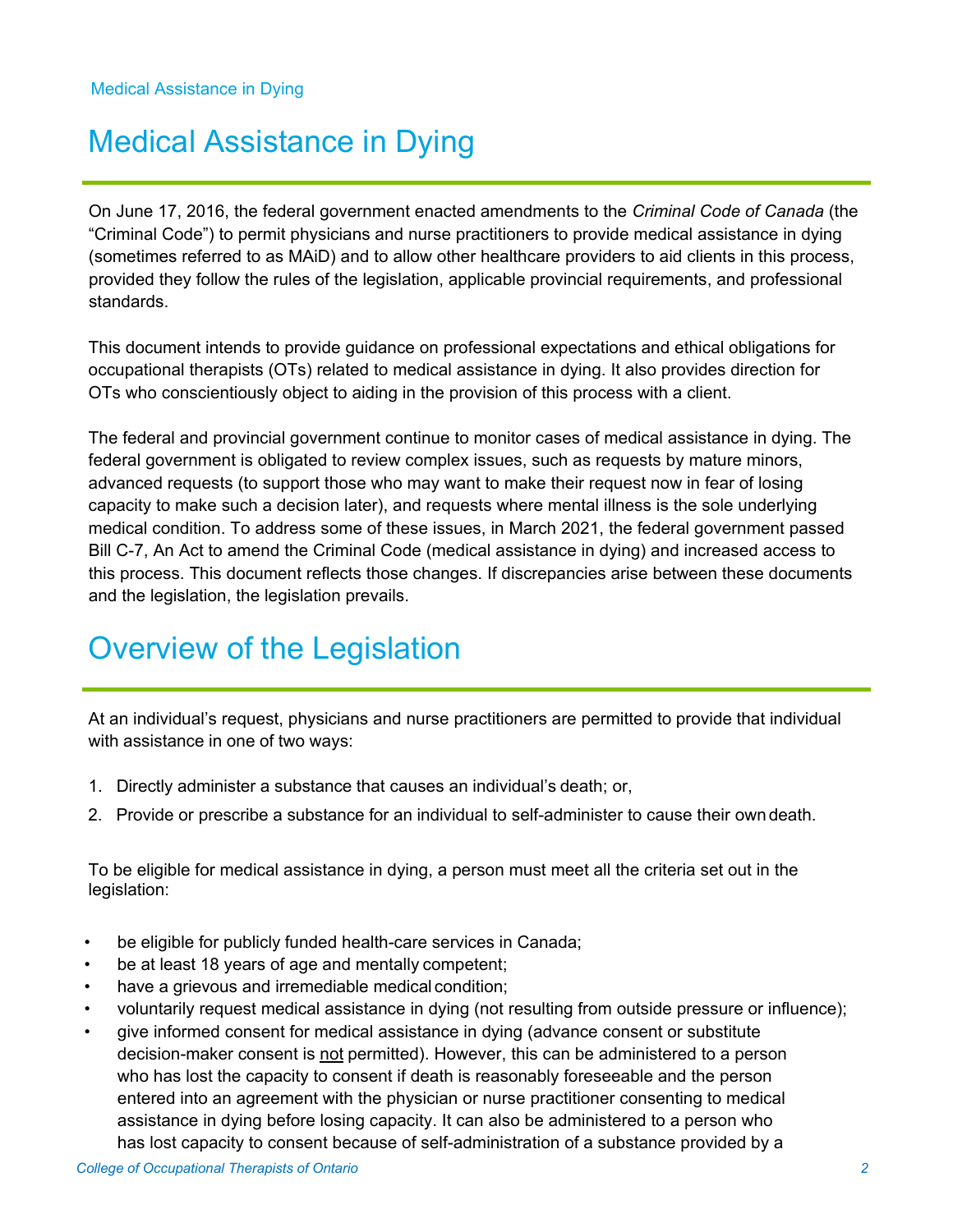- physician or nurse practitioner for the purpose of medical assistance in dying.
- have one independent witness to the signature of a person on their written request for medical assistance in dying. The independent witness of their signature can be someone who provides paid health or personal care services to them.

As per federal legislation, to meet all the criteria for a person's medical condition to be considered grievous and irremediable, a person must:

- have a serious and incurable illness, disease, or disability;
- be in an advanced state of irreversible decline in capability;
- have enduring physical or psychological suffering that is intolerable to them and cannot be relieved under conditions they consider acceptable;
- be at a point where natural death has become reasonably foreseeable, considering all their medical circumstances, without a prognosis necessarily having been made as to the length of time they may have remaining.

Where death is not reasonably foreseeable:

- the medical or nurse practitioner administering medical assistance in dying must consult with another medical practitioner if the first practitioner does not have expertise on the condition of the person seeking it; and
- 90 days must pass between the first assessment of medical assistance in dying eligibility criteria and the day on which it is administered. However, this period can be shortened if the person is about to lose the capacity to make health care decisions, as long as both assessments have been completed.

A person with mental illness may be eligible for medical assistance in dying if they meet all the eligibility criteria. People suffering solely from a mental illness, however, are not eligible for medical assistance in dying until March 17, 2023, when this provision is expected to be repealed.

On May 9, 2017, the provincial government passed the *Medical Assistance in Dying Statute Law Amendment Act, 2017* to provide clarity and protection for patients and health care providers. This legislation and the March 2021 amendments to medical assistance in dying addresses:

- Benefits coverage to ensure benefits are not denied only based on medical assistance in dying;
- Protections from civil liability for health care professionals when lawfully providing medical assistance in dying;
- Protecting the privacy of health care providers and organizations that provide medical assistance in dying;
- Reporting and monitoring of medical assistance in dying cases;
- Establishing a care coordination service to assist patients and caregivers in accessing additional information and services for medical assistance in dying and other end-of-life options.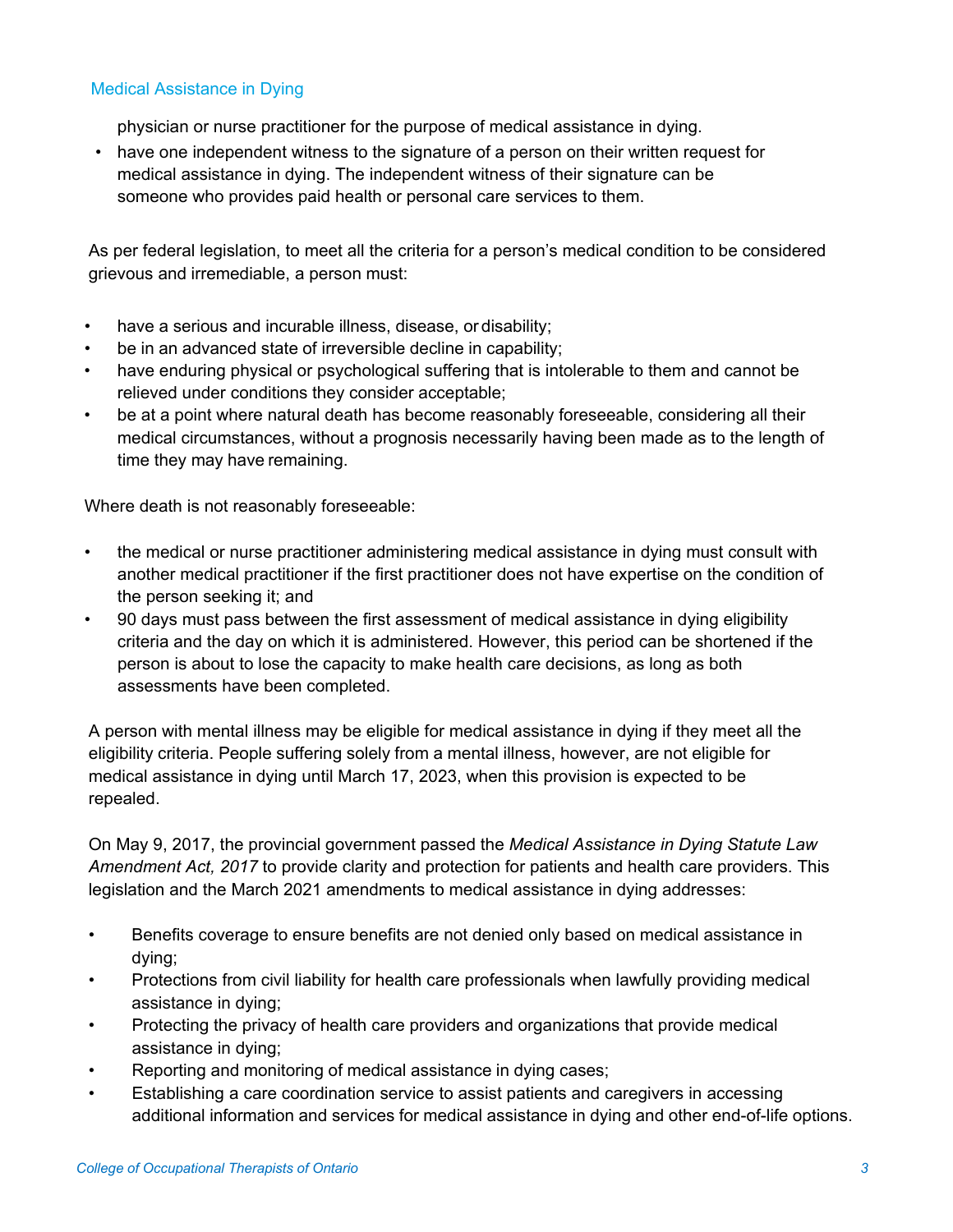# Occupational Therapist's Roles and Responsibilities in Assisted Dying

Under the legislation, OTs are permitted to aid a physician or nurse practitioner in the provision of medical assistance in dying in accordance with federal and provincial legislation and the standards of the profession.

### **Practice Ethically**

OTs are expected to adhere to the professional [Code of Ethics](https://www.coto.org/docs/default-source/pdfs/code-of-ethics-2020.pdf?sfvrsn=ec605359_24) in all practice areas and settings. The Code of Ethics is particularly important in establishing expectations for OTs regarding medical assistance in dying as the fundamental values and principles of occupational therapy inform the position of the College.

In dealing with the sensitive nature of medical assistance in dying, OTs are expected to treat all clients with dignity, demonstrate respect for client choice, employ culturally safe practice, and remain nonjudgmental in the decision of clients, families, and other care providers.

#### **Know and Understand Legislation, Practice Standards, and Organizational Policies**

OTs are expected to know and understand the laws that pertain to medical assistance in dying, monitor changes to these, and understand and apply the legislation to occupational therapy standards of practice and service delivery.

Under the legislation, OTs are not permitted to determine client eligibility for medical assistance in dying. However, OTs may have a role in assisting a physician or nurse practitioner to determine client eligibility. An OT may also be called upon, after eligibility for medical assistance in dying has been confirmed, to provide occupational therapy services including assessment, treatment, or consultation.

In addition to the legislation and College expectations, OTs must be aware of their employer's position on medical assistance in dying and understand any organizational policies or procedures that apply. OTs are encouraged to seek clarification of organization policies if positions are unclear. Some organizations may decline to provide medical assistance in dying on the grounds of conscientious or religious beliefs.

## **Understand and Apply the OT Role**

OTs must understand they are not permitted to determine eligibility for assisted dying and must be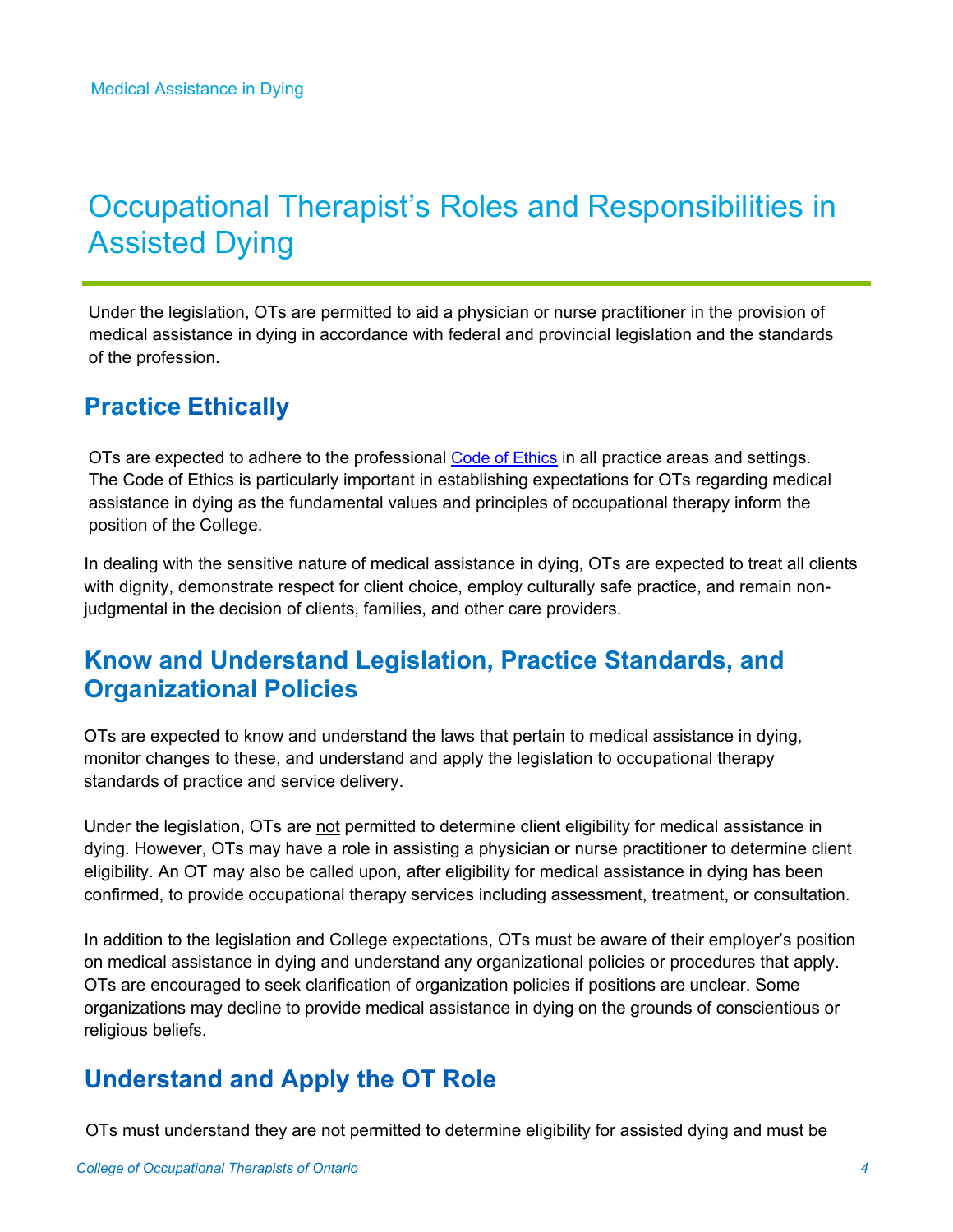aware of the steps to appropriately support the client through the process.

If a first point of contact for a client requesting medical assistance in dying, the OT must:

- Respect client autonomy, remain client-centred and treat the client with dignity regardless of the OTs personal beliefs and values;
- Inform the client of the OTs role in response to the request including that that the OT cannot determine eligibility;
- Obtain consent to refer the client to a health professional legally authorized to determine eligibility for medical assistance in dying (physician or nurse practitioner), and;
- Proceed with the originally agreed upon occupational therapy service plan as appropriate.

Within the OT scope of practice, there are several treatment options appropriate for clients who have elected to proceed with medical assistance in dying (Bernick, Winter,Gordon, and Reel, 2015). These may include:

- Assisting with concluding lifetime occupational roles
- Assessing capacity and/or cognition
- Exploring options for continued engagement and alternatives
- Creating meaningful memories
- Counselling individuals and families
- Providing education about options and alternatives for end-of-life care
- Assisting with equipment requirements and comfort measures
- Educating clients and family about available resources

# Conscientious Objection

The legislation on medical assistance in dying respects the personal convictions of health care providers. OTs may elect not to participate or aid in the provision of medical assistance in dying due to conscience and religion.

If an OT conscientiously objects to medical assistance in dying, they are expected to:

- a. Do so transparently whilst meeting the responsibilities and accountabilities of the standards of practice;
- b. Respect client autonomy, remain client-centred and treat the client with dignity regardless of the OT's personal beliefs and values;
- c. Not withhold information or impede access to medical assistance in dying;
- d. Direct the client to available services and resources;
- e. Obtain consent to refer the client to an alternate service provider who will address the client's request for medical assistance in dying, as appropriate;
- f. Continue with the occupational therapy service components that are not directly related to the request for assisted dying, as appropriate, until care can be successfully transferred to another OT or alternate service provider.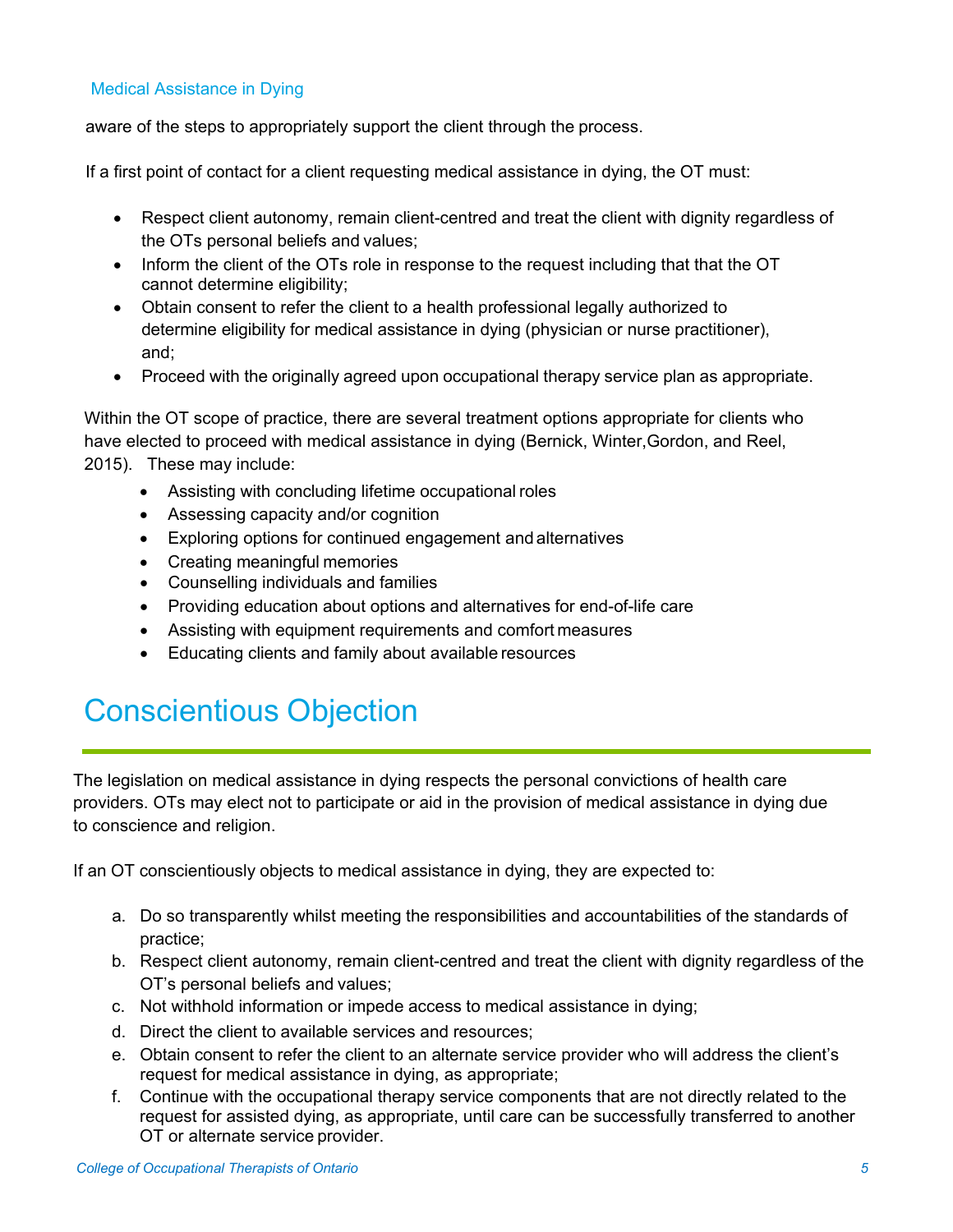When determining whether it would be appropriate to continue care, the OT must be confident their own personal beliefs and know that their values will not present a conflict of interest that may prevent them from acting in the client's best interests. Lastly, the OT must also ensure that discontinuing care will not compromise client safety or planned intervention outcomes. The discontinuation of needed professional services is addressed under Ontario Regulation 95/07: Professional Misconduct and is outlined in the [Discontinuing Services](https://www.coto.org/docs/default-source/default-document-library/discontinuing-services.pdf?sfvrsn=5d3cfe31_4) practice document.

## **Resources**

- **1. Government of Canada:** Medical [Assistance](https://www.canada.ca/en/health-canada/services/medical-assistance-dying.html) in Dying
- **2. Ontario Ministry of Health and Long-Term Care** Medical [Assistance in](https://www.health.gov.on.ca/en/pro/programs/maid/)  Dying – [Health Care Professionals](https://www.health.gov.on.ca/en/pro/programs/maid/)
- **3. Ontario Ministry of Health and Long-Term Care** Medical Assistance in Dying: Information for Patients <https://www.health.gov.on.ca/en/pro/programs/maid/docs/maid.pdf>

# **References**

*[An Act to amend the Criminal Code and to make related amendments to other Acts](https://www.parl.ca/legisinfo/BillDetails.aspx?Language=E&billId=8177165) (medical [assistance in dying\), 2016](https://www.parl.ca/legisinfo/BillDetails.aspx?Language=E&billId=8177165)*

*[An Act to amend the Criminal Code \(medical assistance in dying\), 2021](https://parl.ca/DocumentViewer/en/43-2/bill/C-7/royal-assent)*

Bernik, A., Winter, A., Gordon, C. & Reel, K. (2015). Could occupational therapists play a role in assisted dying? CAOT Conference Presentation. Winnipeg: Manitoba.

Carter v Canada. [2015] 1 SCR 331.

*Medical Assistance in Dying Statute Law Amendment Act, 2017*

Ontario Regulation 95/07: Professional Misconduct*.*